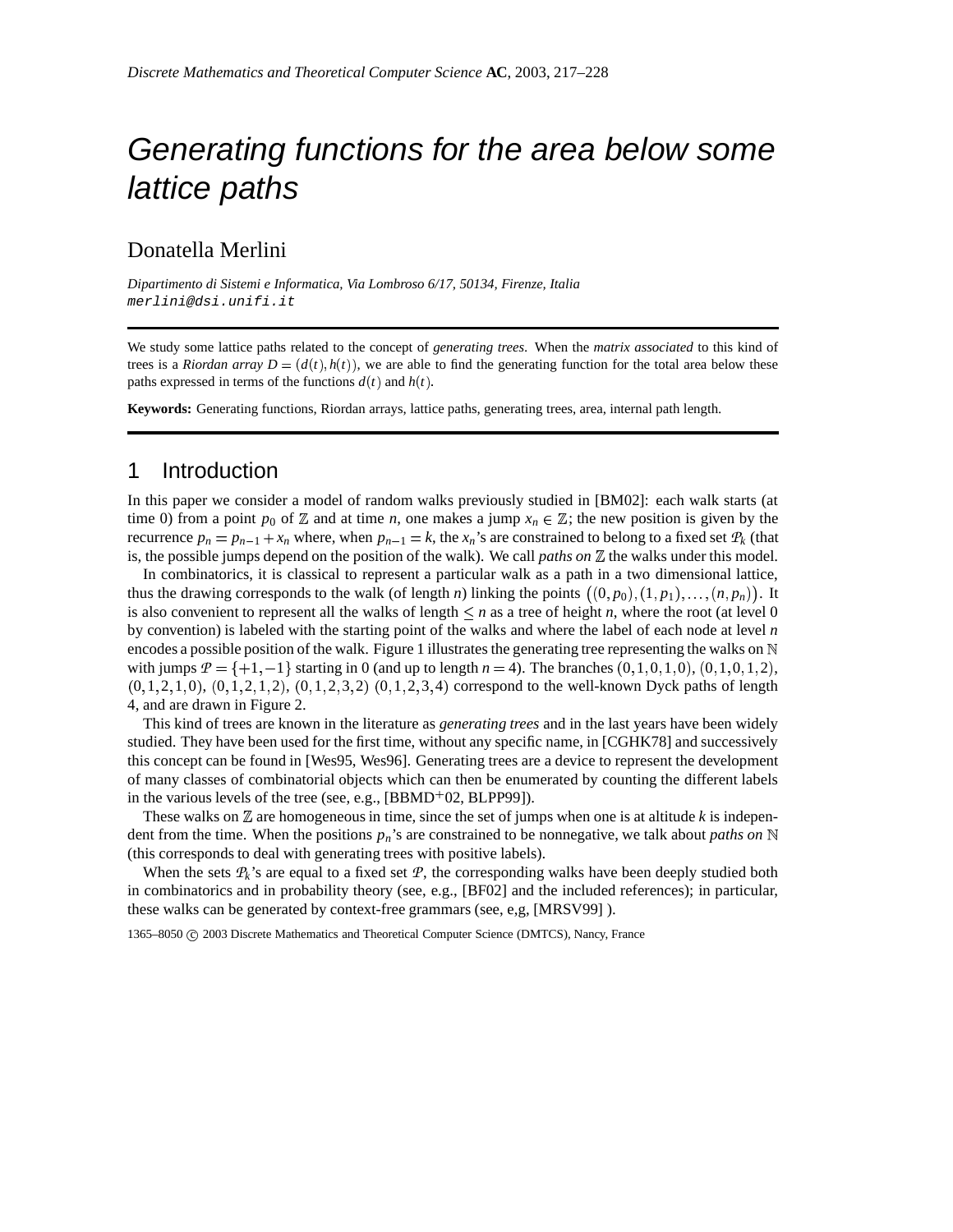

**Fig. 1:** The generating tree of the walk on  $\mathbb N$  with jumps  $\mathcal P = \{+1, -1\}$  starting in 0 (and up to length  $n = 4$ ). Each branch corresponds to a path.



**Fig. 2:** Dyck paths of length 4 and their area.

When the sets  $P_k$ 's are unbounded, walks are not homogeneous in space, since the set of available jumps depends on the position, and it is not possible to generate them by context-free grammars. However, if the sets  $P_k$ 's have a "combinatorial" shape, it is reasonable to hope that the generating function associated to the corresponding walk would have some nice properties. In [BM02], several classes of such walks are presented and the nature of the generating function counting the number of walks of length *n* going from 0 to *k* (or, equivalently, the number of nodes with label *k* at level *n* in the tree) is studied.

In this paper, we examine the walks on N related to the concept of *proper Riordan arrays* and study, in particular, the area below these paths and the *x*-axis.

The concept of Riordan arrays provides a remarkable characterization of many lower triangular arrays that arise in combinatorics. The theory has been introduced in [SGWW91] and then examined closely from a theoretical and practical viewpoint in [Spr94, MRSV97]. Recently, in [MV00], the connection between proper Riordan arrays and generating trees has been investigated and the resulting trees are called *proper generating trees*; this relation allows to combine the counting capabilities of both approaches and can be exported in the context of lattice paths.

The area below paths is a combinatorial problem which has some important connections with permutations and the internal path length in various types of trees and has been studied in several contexts (see, e.g., [BK01, DF93, GJ83, Knu73, MSV96, Sul98, Sul00]).

As it will be shown in Section 2, the total area below all paths on  $N$  of length  $n$  is related to the total internal path length, weighted with the values of the labels in the nodes and up to level *n*, of the corresponding generating tree. The internal path length of proper generating trees has been studied in [Mer02]; here, we present similar results in the context of lattice paths thus finding an explicit generating function for the total area below all the paths under the present model and, in particular, for those with an infinite set of jumps. The involved generating functions are expressed in terms of the functions  $(d(t), h(t))$ defining the associated proper Riordan array (see Theorem 4).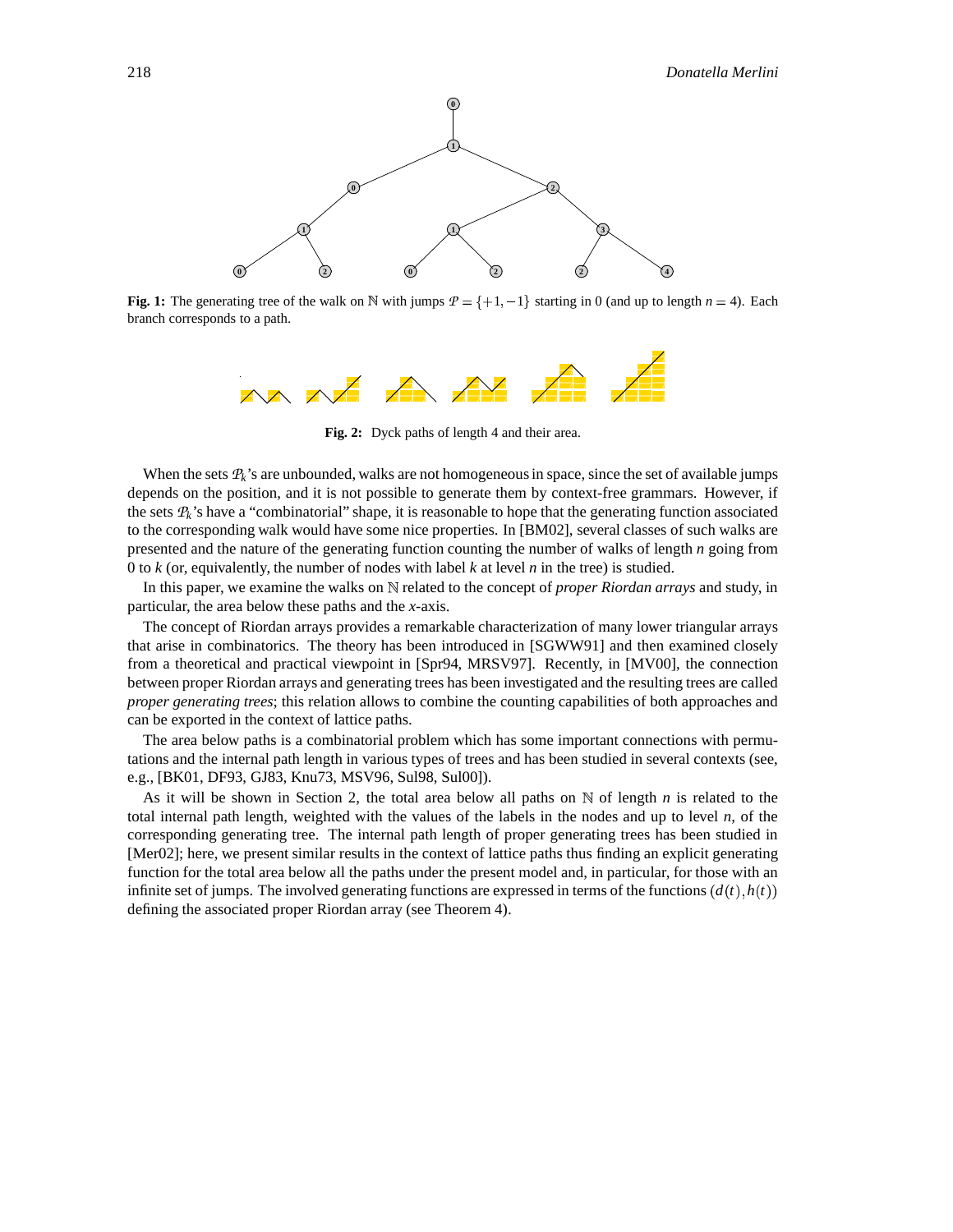## 2 Background

In this section we summarize some results on generating trees and Riordan arrays which will be useful in the next sections. The complete theory of Riordan arrays, the proofs of their properties and the relation with generating trees can be found in [MRSV97, MV00].

#### 2.1 Generating trees

A generating tree is a rooted labeled tree with the property that if  $v_1$  and  $v_2$  are any two nodes with the same label then, for each label  $l$ ,  $v_1$  and  $v_2$  have exactly the same number of children with label  $l$ . In order to specify a generating tree we have to specify a label for the root and a set of rules explaining how to derive from the label of a parent the labels of all of its children. For example, Figure 1 illustrates the upper part of the generating tree which corresponds to the following specification:

$$
\begin{cases}\n root: & (0) \\
 rule: & (k) \rightarrow (k-1)(k+1)\n\end{cases}
$$
\n(1)

We can associate a matrix to any generating tree: a *matrix associated to a generating tree* (AGT matrix, for short) is an infinite matrix  $\{d_{n,k}\}_{n,k\in\mathbb{N}}$  where  $d_{n,k}$  is the number of nodes at level *n* with label  $k+c$ , c being the label of the root.

For example, for rule (1) we have the following AGT matrix:

| $n/k$ | 0 | 1 | 2 | 3 | 4 |
|-------|---|---|---|---|---|
| 0     | 1 |   |   |   |   |
| 1     | 0 | 1 |   |   |   |
| 2     | 1 | 0 | 1 |   |   |
| 3     | 0 | 2 | 0 | 1 |   |
| 4     | 2 | 0 | 3 | 0 | 1 |

In our model of random walks, assuming  $c = 0$  (this choice will be explained later), the quantity  $d_{n,k}$  in the AGT matrix represents the number of paths of length  $n$ , starting at the origin and ending at altitude  $k$ .

Many AGT matrices can be studied from a Riordan array point of view.

#### 2.2 Riordan arrays

A Riordan array is an infinite lower triangular array  $\{d_{n,k}\}_{n,k\in\mathbb{N}}$ , defined by a pair of formal power series  $D = (d(t), h(t)),$  such that the generic element  $d_{n,k}$  is the *n*-th coefficient in the series  $d(t)(th(t))^k$ , i.e.:

$$
d_{n,k} = [t^n]d(t)(th(t))^{k}, \t n, k \ge 0.
$$
 (2)

From this definition we have  $d_{n,k} = 0$  for  $k > n$ . The bivariate generating function of a Riordan array is given by:

$$
d(t, w) = \sum_{n, k \ge 0} d_{n, k} t^n w^k = \frac{d(t)}{1 - wth(t)}.
$$
 (3)

In the sequel we always assume that  $d(0) \neq 0$ ; if we also have  $h(0) \neq 0$  then the Riordan array is said to be *proper*; in the proper-case the diagonal elements  $d_{n,n}$  are different from zero for all  $n \in \mathbb{N}$ . The most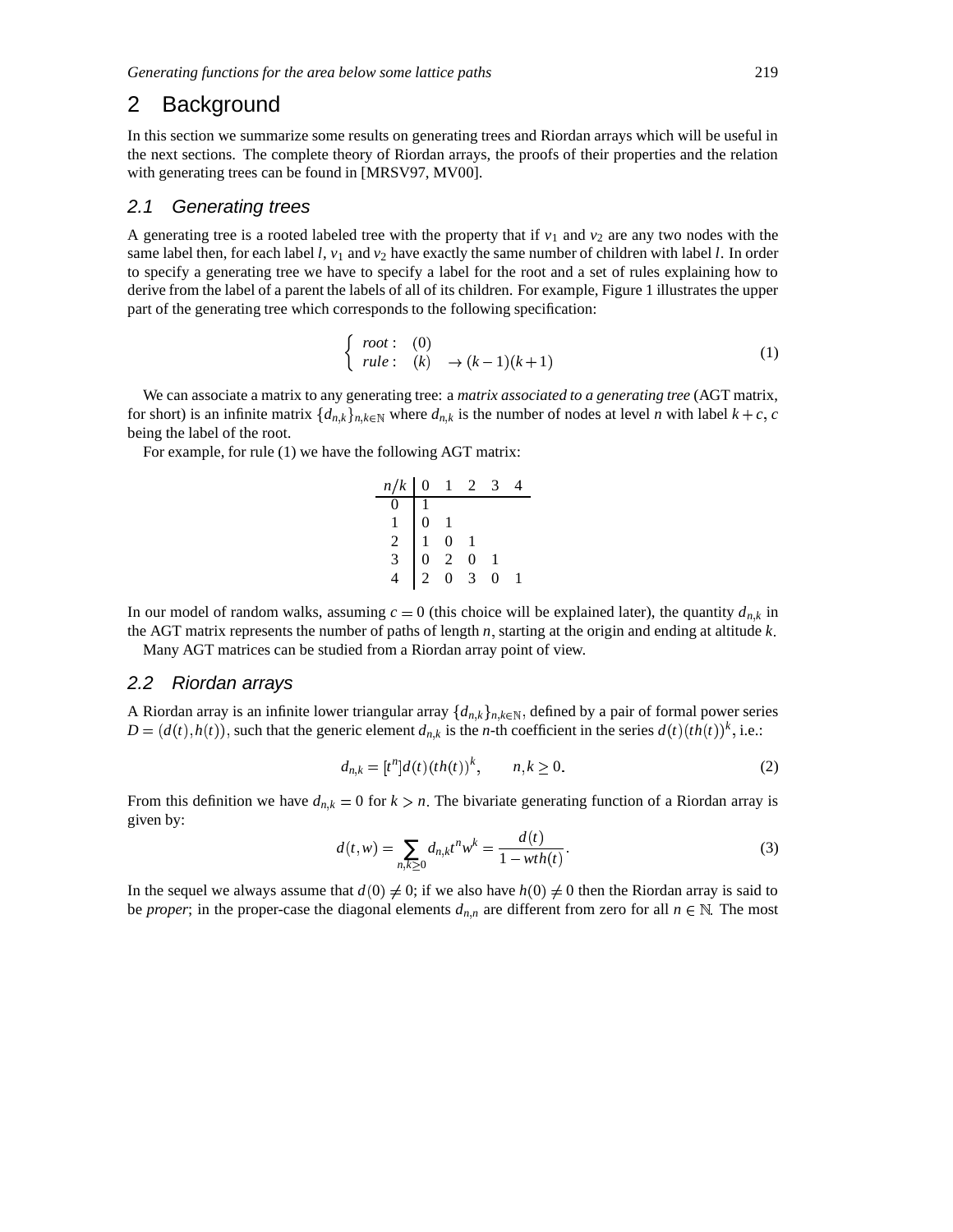simple example is the Pascal triangle for which we have

$$
\binom{n}{k} = [t^n] \frac{1}{1-t} \left(\frac{t}{1-t}\right)^k,
$$

where we recognize the proper Riordan array  $d(t) = h(t) = 1/(1-t)$  or  $d(t, w) = 1/(1-t(1+w))$ , as can be easily proved from (2) and (3).

Proper Riordan arrays can also be defined in terms of two sequences  $A = \{a_i\}_{i \in \mathbb{N}}$  with  $a_0 \neq 0$  and  $Z = \{z_0, z_1, z_2, \ldots\}$  (see, [Rog78, Spr94, MRSV97]) such that every element  $d_{n+1,k+1}$  can be expressed as a linear combination, with coefficients in *A*, of the elements in the preceding row, starting from the preceding column:

$$
d_{n+1,k+1} = a_0 d_{n,k} + a_1 d_{n,k+1} + a_2 d_{n,k+2} + \cdots
$$

and such that every element in column 0 can be expressed as a linear combination, with coefficients in *Z*, of all the elements of the preceding row:

$$
d_{n+1,0} = z_0 d_{n,0} + z_1 d_{n,1} + z_2 d_{n,2} + \cdots
$$

The generating functions  $A(t)$  and  $Z(t)$  of these sequences are related to the pair  $(d(t), h(t))$  by the following formulas:

$$
h(t) = A(th(t))
$$
\n<sup>(4)</sup>

$$
d(t) = \frac{d_0}{1 - tZ(th(t))}
$$
\n<sup>(5)</sup>

For example, for the Pascal triangle we have:  $A(t) = 1 + t$  and  $Z(t) = 1$ .

Another interesting result concerns the computation of combinatorial sums involving Riordan arrays:

**Theorem 1.** Let  $D = (d(t), h(t))$  be a Riordan array and  $f(t)$  the generating function for the sequence  ${f_k}_{k \in \mathbb{N}}$ *. Then:* 

$$
\sum_{k=0}^n d_{n,k} f_k = [t^n]d(t)f(th(t)).
$$

In particular, when  $f_k = 1$  we have:

$$
\sum_{k=0}^{n} d_{n,k} = [t^n] \frac{d(t)}{1 - th(t)}
$$
\n(6)

and this formula can be used, in the present context, to compute the total number of paths of length *n*. In fact, the following connection between proper Riordan array and generating trees holds:

**Theorem 2.** Let  $c \in \mathbb{N}$ ,  $a_j, z_j \in \mathbb{N}$ ,  $\forall j \geq 0$ ,  $a_0 \neq 0$  and  $k \geq c$  and let

{ root : (c)  
{ rule : (k) 
$$
\rightarrow
$$
 (c) <sup>$z_{k-c}$</sup> (c+1) <sup>$a_{k-c}$</sup> (c+2) <sup>$a_{k-c-1}$</sup> ...(*k*+1) <sup>$a_0$</sup>  (7)

be a generating tree specification. Then, the AGT matrix associated to  $(7)$  is a proper Riordan array D *defined by the triple*  $(d_0, A, Z)$ *, such that* 

$$
d_0 = 1
$$
,  $A = (a_0, a_1, a_2,...)$ ,  $Z = (z_0, z_1, z_2,...)$ .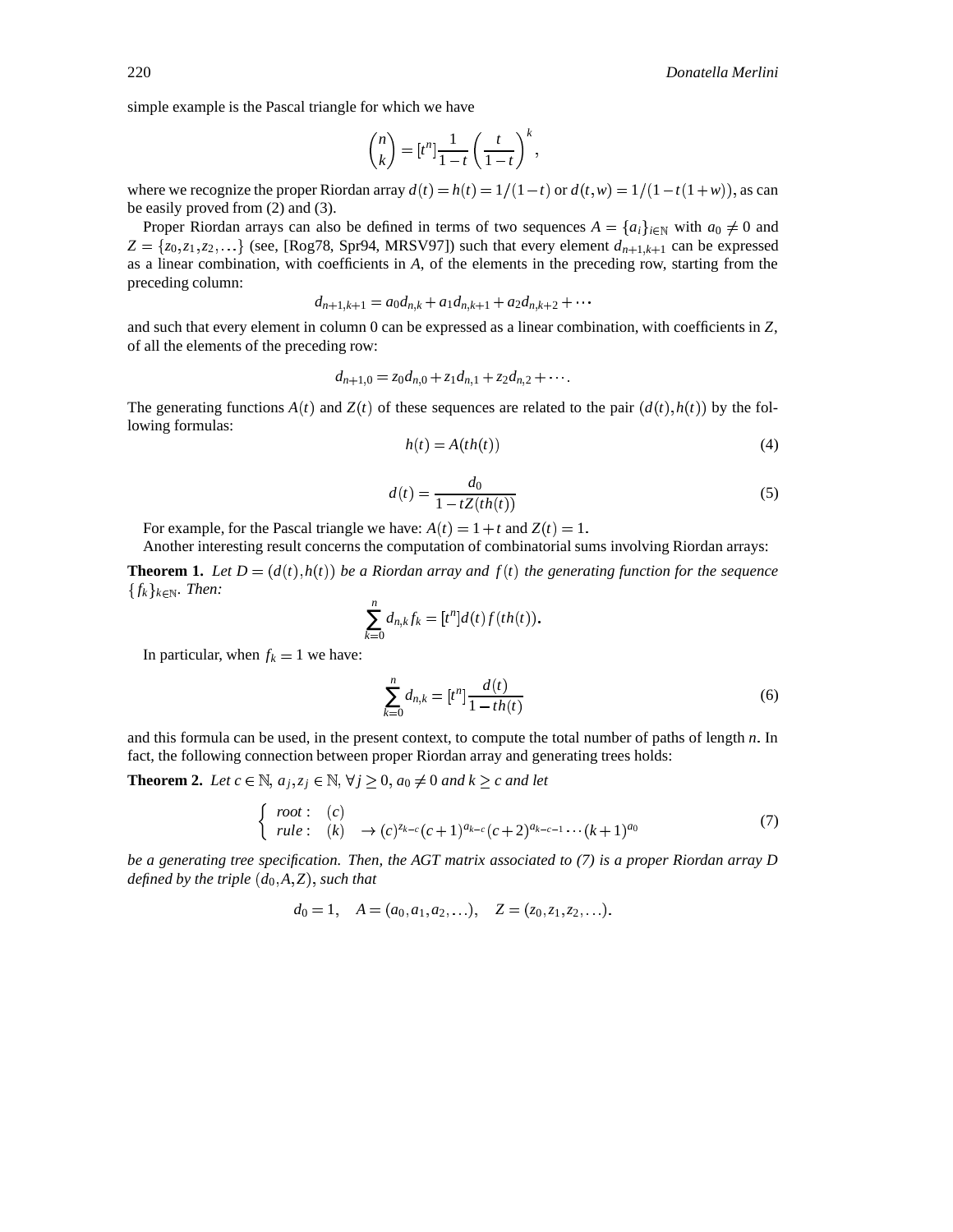On the contrary, if D is a proper Riordan array defined by the triple  $(d_0, A, Z)$  with  $d_0 = 1$  and  $a_i, z_i \in \mathbb{N}$ ,  $\forall j \geq 0$ , then D is the AGT matrix associated to the generating tree specification (7).

Note we only consider nonnegative labels, thus when a rule gives a negative value, we simply ignore this label. Moreover, the powers in the rule denote repetition of the same label, so we write  $(k)^r$  instead of  $(k)(k) \dots (k)$ . - $\mathcal{L}$  and  $\mathcal{L}$ 

*r* As an application of the previous theorem, let us consider the rule (1), the first few applications of which give:

$$
(0) \to (1), \quad (1) \to (0)(2), \quad (2) \to (1)(3), \quad \dots
$$

We thus recognize rule (7) with  $A = (1, 0, 1, 0, 0, ...)$  and  $Z = (0, 1, 0, 0, 0, ...)$ , that is,  $A(t) = 1 + t^2$  and  $Z(t) = t$ . By applying formulas (4) and (5) we find that the pair  $(d(t), h(t))$  defining the AGT matrix for the rule (1) corresponds to:

$$
d(t) = h(t) = \frac{1 - \sqrt{1 - 4t^2}}{2t^2}.
$$

Formula (6) in this case gives the following generating function:

$$
\frac{1-2t-\sqrt{1-4t}}{2t(2t-1)} = 1 + t + 2t^2 + 3t^3 + 6t^4 + 10t^5 + 20t^6 + 35t^7 + 70t^8 + O(t^9)
$$

# 3 The area below proper paths on  $\mathbb N$

In this section we examine paths on  $\mathbb N$  described by the rule (7) with  $c = 0$ . The root of a generating trees can have any label and in fact in [Mer02] the internal path length has been studied for a generic label *c* in the root. In the present context, since the label of the root represents the starting point of each path, we can always assume  $c = 0$ : different values of this label correspond to translate each path, along the *y*-axis, by the same quantity. From here on, we will call *proper paths on* the paths described by the following rule:

$$
\begin{cases}\n\text{root}: & (0) \\
\text{rule}: & (k) \rightarrow (0)^{z_k} (1)^{a_k} (2)^{a_{k-1}} \cdots (k+1)^{a_0}\n\end{cases}
$$
\n(8)

where, according to Theorem 2,  $A = (a_0, a_1, a_2, \ldots)$  and  $Z = (z_0, z_1, z_2, \ldots)$  are the *A* and *Z*-sequences of the associated AGT matrix.

We explicitly observe that when the generating functions  $A(t)$  and  $Z(t)$  are polynomials, that is, A and *Z* have a finite number of coefficients different from zero, then the generating tree corresponding to rule (8) defines walks on  $\mathbb N$  with a finite set of jumps. More generally, (8) defines walks with an infinite set of jumps, which depends on the position. The powers in the rule can be interpreted as colors that can be used to distinguish various occurrences of the same jump.

Note, in particular, the jump  $+1$  is the only positive jump allowed and it always belongs to the set of available jumps since, by hypothesis,  $a_0 \neq 0$ .

Our interest consists in computing the total area between the paths of length *n* and the x-axis; this quantity is related to the total internal path length, up to level *n*, in the corresponding generating tree, weighted with the value of each node label. Referring to Figure 1, we have a total path length equal to 1 for paths up to level 1, equal to 4 for paths up to level 2, equal to 12 for paths up to level 3 and equal to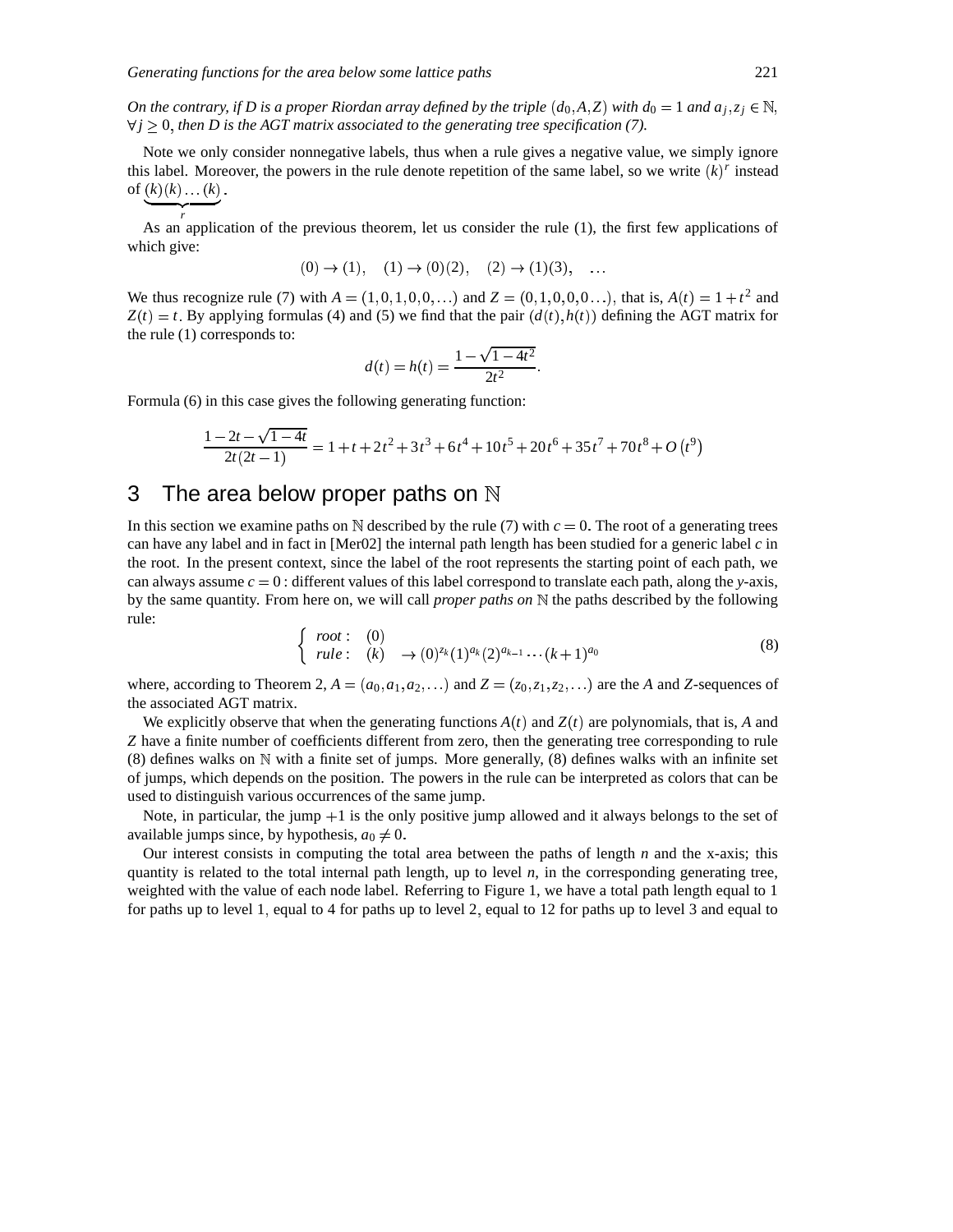34 for paths up to level 4 In fact, we will prove that the generating function counting the total path length for rule (1) is given by:

$$
P(t) = \frac{1+t-\sqrt{1-4t^2}}{(1-2t)(1-4t^2)} = t+4t^2+12t^3+34t^4+84t^5+212t^6+488t^7+1162t^8+O(t^9).
$$

Any path of length *n* in a proper generating tree can be seen as a histogram of length *n*: in fact any label *k* in the path can be associated to a column of *k* cells and by juxtaposing several columns in such a way that their lowest cells are at the same level, we obtain what we call a histogram. Thus, the total internal path length corresponds to the total area of histograms, if we compute the area as the sum of the columns height. On the other hand, it is evident that the area of these histograms is strictly related to the area of the regions between the paths and the *x*-axis, as shown for example in Figure 2 for Dyck paths of length 4. We therefore define the area  $A(W)$  of a path

$$
W = ((0, p_0), (1, p_1), \ldots, (n, p_n))
$$

on  $\mathbb N$  as the sum of the ordinates of its points:

$$
A(W) = \sum_{i=0}^{n} p_i.
$$

In this paper, we are interested in the generating function  $P(t) = \sum_{n\geq 0} P_n t^n$  counting the total area  $P_n$  of all the paths of length *n* described by rule (8). In particular, we'll find a formula which only depends on the functions  $d(t)$  and  $h(t)$  defining the associated proper Riordan array. More generally, one can study the *j*<sup>th</sup> moment  $A(W, j) = \sum_{i=0}^{n} p_i^j$  of a path *W*. The method we propose in this section can be used to find the total moments of any order *j* for all the paths of length *n* but the computations in this case become very complicated.

In order to study the total area of proper paths on  $\mathbb N$ , we consider the total internal path length of the corresponding generating tree. The total sum of the labels in all the paths from level  $\theta$  to level  $n$  in the generating tree can be computed, level by level, by summing the labels counted with their multiplicity; if  $P_{i,n}$  is the sum of the labels at level *i* counted with their multiplicity we have:

$$
P_n=\sum_{i=0}^n P_{i,n}.
$$

Figure 3 illustrates how  $P_{i,n}$  can be computed: if we fix level *n* and consider a label (*r*) at level *i*,  $0 \le i \le n$ , the multiplicity of this label is given by the number of nodes at level  $n - i$  in the marked sub-tree, that is, in the generating tree having the same specification  $(7)$  but root labeled  $(r)$ . This quantity must be multiplied by the number of nodes at level *i* having label  $(r)$  and obviously by the value  $r$  of the label. On the other hand, we know that the element  $d_{i,r}$  of the associated proper Riordan array counts the number of nodes at level *i* with label (*r*). So, if we let  $f_j(t)$  be the generating function counting the number of nodes at a given level in the generating tree having root labeled  $(j)$  we have:

$$
P_n = \sum_{i=0}^n P_{i,n} = \sum_{i=0}^n \sum_{r \ge 0} d_{i,r} r[t^{n-i}] f_r(t).
$$
\n(9)

The first step in the computation of the sum (9) consists in the computation of the generating function  $f_i(t)$ .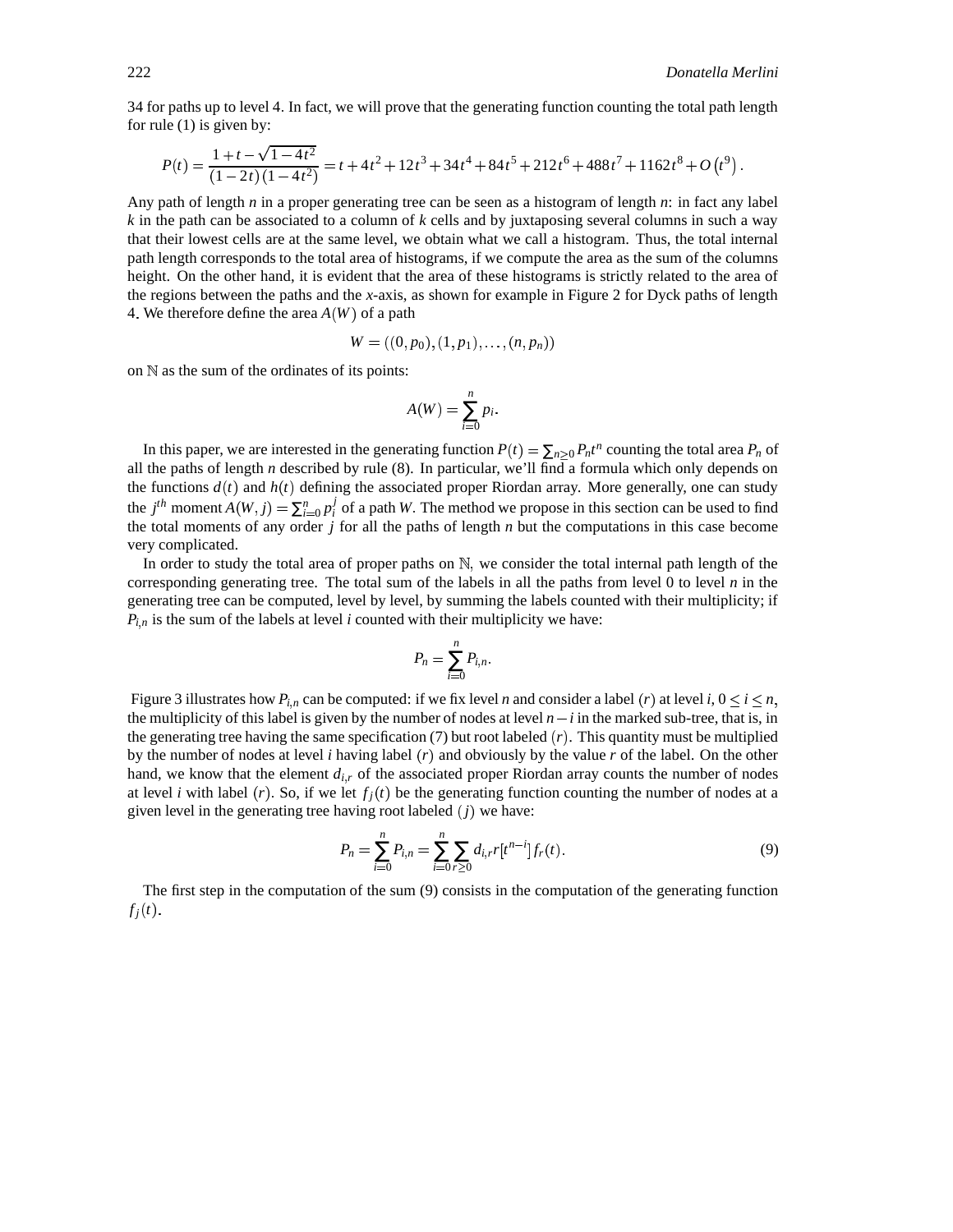

**Fig. 3:** The computation of the area.

**Theorem 3.** Let  $f_j(t)$  be the generating function counting the number of nodes at a given level in the *generating tree (8) having root labeled j We have:*

$$
f_0(t) = \frac{d(t)}{1 - th(t)}, \quad f_r(t) = \frac{p_r(t)f_0(t) - q_r(t)}{a_0^r t^r}
$$

*where*

$$
p_0(t) = 1, \quad p_r(t) = \sum_{k=0}^r p_{r,r-k} t^k
$$

$$
q_0(t) = 0, \quad q_r(t) = \sum_{k=0}^{r-1} q_{r-1,r-1-k} t^k.
$$

Moreover, the matrices  $P = \{p_{r,k}\}_{r,k \in \mathbb{N}}$  and  $Q = \{q_{r,k}\}_{r,k \in \mathbb{N}}$  correspond to the following proper Riordan *arrays:*

$$
P = (d_P(t), h_P(t)) = \left(1 - \frac{a_0 t Z(a_0 t)}{A(a_0 t)}, \frac{a_0}{A(a_0 t)}\right),
$$
  

$$
Q = (d_Q(t), h_Q(t)) = \left(\frac{a_0}{(1 - a_0 t) A(a_0 t)}, \frac{a_0}{A(a_0 t)}\right).
$$

*Proof.* See Theorems 3.2 and 3.3 in [Mer02]

The Riordan array nature of  $f_j(t)$  is useful to compute the bivariate generating function  $F(t, w) =$  $\sum_{r\geq 0} f_r(t) w^r$ .

In fact, by using Theorems 1 and 3 we have:

$$
F(t, w) = f_0(t) \sum_{r \ge 0} p_r(t) \left(\frac{w}{a_0 t}\right)^r - \sum_{r \ge 0} q_r(t) \left(\frac{w}{a_0 t}\right)^r =
$$
  
=  $f_0(t) P\left(\frac{w}{a_0}, \frac{1}{t}\right) - \frac{w}{a_0 t} Q\left(\frac{w}{a_0}, \frac{1}{t}\right) = \frac{td(t)(1 - w)(A(w) - wZ(w)) + twh(t) - w}{(tA(w) - w)(1 - th(t))(1 - w)},$ 

 $\Box$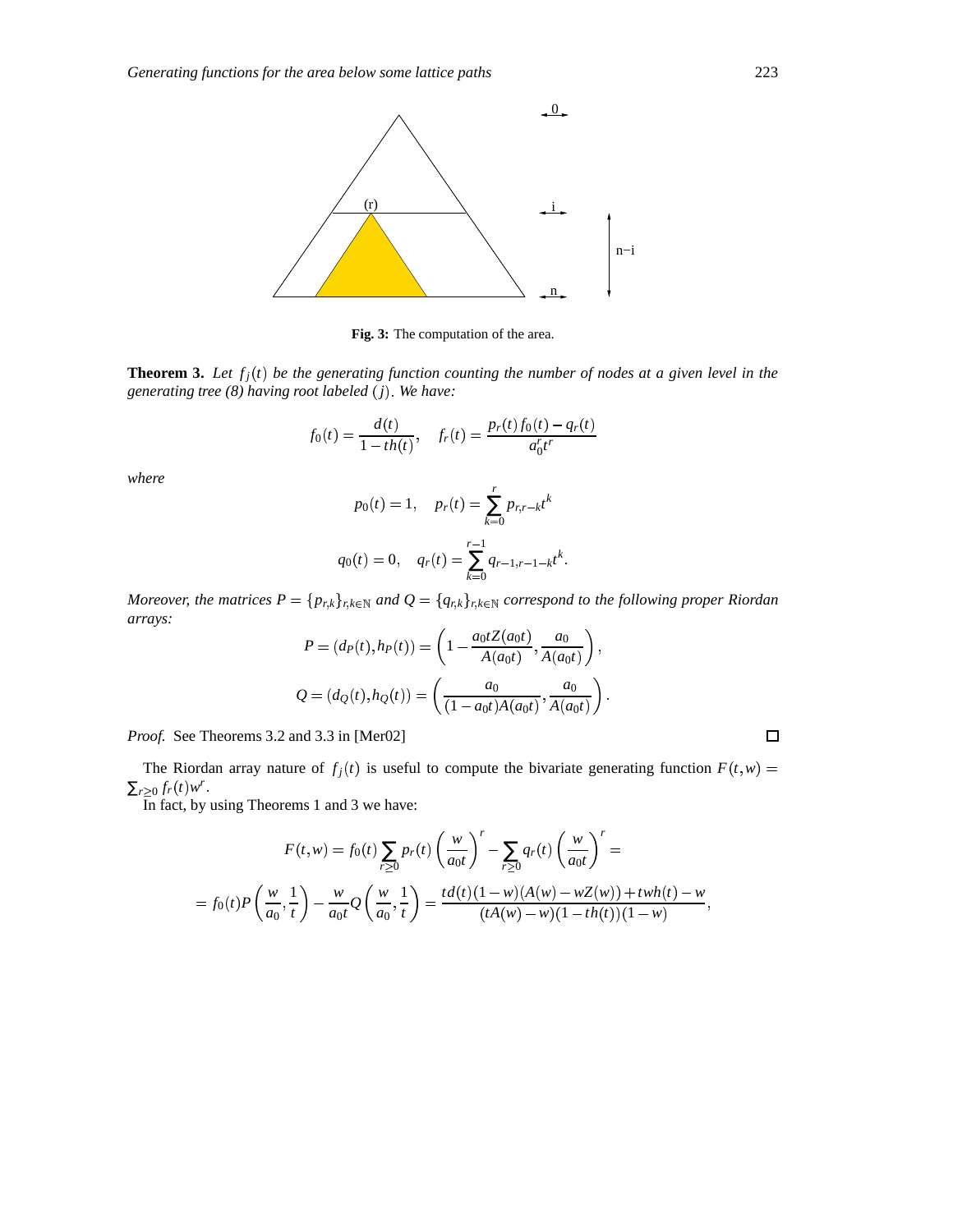being  $P(t, w)$  and  $Q(t, w)$  the bivariate generating functions of the Riordan arrays P and Q defined in Theorem 3 (see formula 3). Now, if we let  $G(t, w) = \sum_{r \geq 0} rf_r(t)w^r$  we simply have

$$
G(t, w) = w \frac{\partial}{\partial w} F(t, w)
$$

hence, by using Theorem 1, we obtain:

$$
\sum_{r\geq 0} d_{i,r} r f_r(t) = \sum_{r\geq 0} d_{i,r} [w^r] G(t, w) = [w^i] d(w) G(t, wh(w))
$$

and

$$
P_n = \sum_{i=0}^n P_{i,n} = \sum_{i=0}^n [t^{n-i}][w^i]d(w)G(t,wh(w)).
$$

The generating function  $P(t) = \sum_{n \geq 0} P_n t^n$  can now be computed by putting  $t = w$  in  $d(w)G(t, wh(w))$ . This last computation is made complicated by the presence of a factor  $(t - w)^2$  at the denominator, but after some computation one finally has the following:

**Theorem 4.** Let  $P(t) = \sum_{n\geq 0} P_n t^n$  be the generating function counting the total area of the paths defined *by the specification rule (8). Then we have:*

$$
P(t) = \frac{N_P(t)}{D_P(t)}
$$

*where*

$$
N_P(t) = \frac{1}{2}t^2d(t)h(t)d''(t)(1 - th(t))^2 + \frac{1}{2}t^3d(t)^2h(t)h''(t)(1 - th(t)) +
$$
  
+  $t^4d(t)^2h(t)h'(t)^2 - t^2h(t)d'(t)^2(1 - th(t))^2 + td(t)^2h(t)^2 + 2t^2d(t)^2h(t)h'(t),$   

$$
D_P(t) = d(t)(h(t) + th'(t))(1 - th(t))^3.
$$

# 4 Some examples

In this section we take into consideration some examples of proper paths on  $\mathbb N$  and find the generating function  $P(t) = \sum_{n\geq 0} P_n t^n$  for their total area. We explicitly observe that by dividing  $P_n$  by the total number of paths of length *n* (see formula 6) one can obtain the average area of a path of length *n* (the probabilistic model under consideration is the uniform distribution on all paths of length *n*). We first examine some paths on  $\mathbb N$  with a finite set of jumps and then conclude with some other examples with an infinite set of jumps.

## 4.1 The finite set of jumps  $P = \{-1,0,+1\}$  with colours

The rule under consideration in this case is  $(\alpha \neq 0)$ :

$$
\begin{cases}\n\text{root}: & (0) \\
\text{rule}: & (k) \rightarrow (k-1)^{\gamma}(k)^{\beta}(k+1)^{\alpha}\n\end{cases} (10)
$$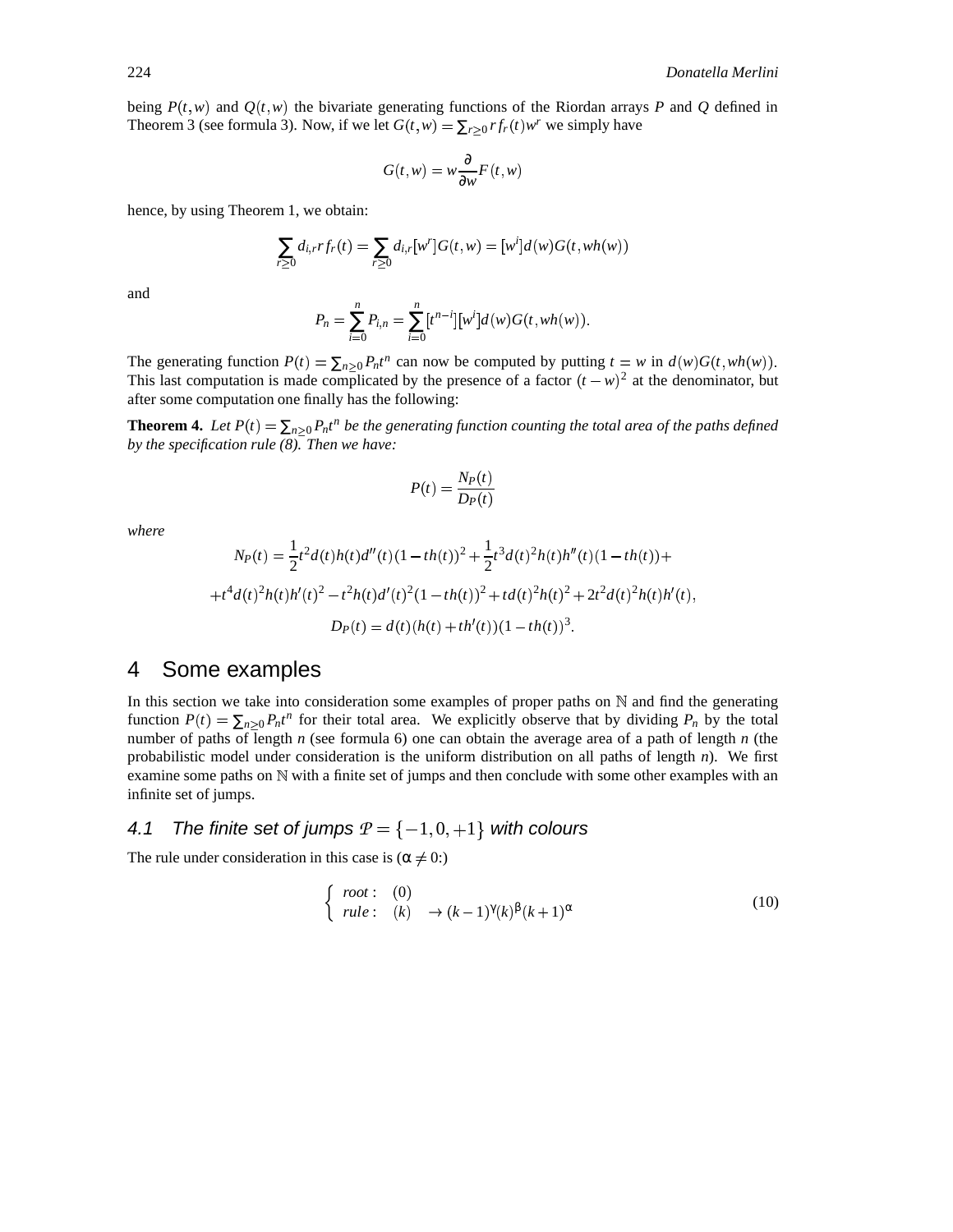This scheme is well-known (see, e.g. [MSV94]) and by choosing  $\alpha, \beta, \gamma$  appropriately we recognize famous paths: for example,  $(\alpha, \beta, \gamma) = (1, 0, 1)$  corresponds to Dyck paths and  $(\alpha, \beta, \gamma) = (1, 1, 1)$  corresponds to Motzkin paths. The Riordan array associated to this rule is defined by  $A(t) = \alpha + \beta t + \gamma t^2$  and  $Z(t) = \beta + \gamma t$ , hence, for  $\gamma \neq 0$ , we have:

$$
d(t) = \frac{1 - \beta t - \sqrt{1 - 2\beta t + (\beta^2 - 4\alpha \gamma)t^2}}{2t^2 \alpha \gamma}, \quad h(t) = \frac{1 - \beta t - \sqrt{1 - 2\beta t + (\beta^2 - 4\alpha \gamma)t^2}}{2t^2 \alpha}.
$$

For  $\gamma = 0$ , instead, we have:

$$
d(t) = \frac{1}{1 - \beta t}, \quad h(t) = \frac{\alpha}{1 - \beta t}.
$$

The generating function for the total area in terms of generic values of  $\alpha, \beta, \gamma$  is quite complex and we prefer to give some special cases in the following Table:

| $(\alpha, \beta, \gamma)$ | P(t)                                                                                                                                                                   |
|---------------------------|------------------------------------------------------------------------------------------------------------------------------------------------------------------------|
| (1,1,1)                   | $\frac{1-\sqrt{1-2t-3t^2}}{(1-3t)^2(t+1)}=t+7t^2+34t^3+144t^4+563t^5+O(t^6)$                                                                                           |
| (1,2,1)                   | $\frac{1-t-\sqrt{1-4t}}{(1-4t)^2} = t + 10t^2 + 68t^3 + 394t^4 + 2092t^5 + O(t^6)$                                                                                     |
| $(1, \beta, 1)$           | $\frac{1-(\beta-1)t-\sqrt{1-2\beta t+(\beta^2-4)t^2}}{((2+\beta)t-1)^2(1-(\beta-2)t)}=t+\frac{1}{(4+3\beta)t^2+\left(12+16\beta+6\beta^2\right)t^3+O\left(t^4\right)}$ |
| (2, 2, 1)                 | $\frac{(1-4t)\left(16t^2-13t+2\right)-\left(74t^2-25t+2\right)\sqrt{1-4t-4t^2}}{4\left(1-4t-4t^2\right)\left(1-5t\right)^3}=2t+26t^2+232t^3+1768t^4+O\left(t^5\right)$ |
| $(\alpha, \beta, 0)$      | $\frac{t\alpha}{(1-(\alpha+\beta)t)^3} = \alpha t + 3\alpha (\alpha+\beta)t^2 + 6\alpha (\alpha+\beta)^2 t^3 + 10\alpha (\alpha+\beta)^3 t^4 + O(t^5)$                 |

**Tab. 1:** Functions  $P(t)$  corresponding to different  $\alpha, \beta, \gamma$  in rule (10).

#### 4.2 Some infinite sets of jumps

As a first example of an infinite set of jumps we consider the rule:

$$
\begin{cases}\n\text{root}: & (0) \\
\text{rule}: & (k) \rightarrow (0)^k(1)(2)\dots(k)(k+1)\n\end{cases} \tag{11}
$$

This rule corresponds to the Riordan array defined by  $A(t) = 1/(1-t)$  and  $Z(t) = t/(1-t)^2$ , or, equivalently by

$$
d(t) = \frac{1 - 5t + (1 - t)\sqrt{1 - 4t}}{2(1 - 4t - t^2)}, \quad h(t) = \frac{1 - \sqrt{1 - 4t}}{2t}
$$

Theorem 4 gives the following generating function for the total area:

$$
P(t)=\frac{\left(\left(1-12t+50t^2-86t^3+61t^4-14t^5\right)\sqrt{1-4t}+1-14t+72t^2-164t^3+163t^4-78t^5+4t^6\right)\left(1-\sqrt{1-4t}\right)}{4\left(1-4t\right)\left(1+\sqrt{1-4t}\right)^3\left(1-5t-\left(t-1\right)\sqrt{1-4t}\right)\left(1-4t-t^2\right)^2}=
$$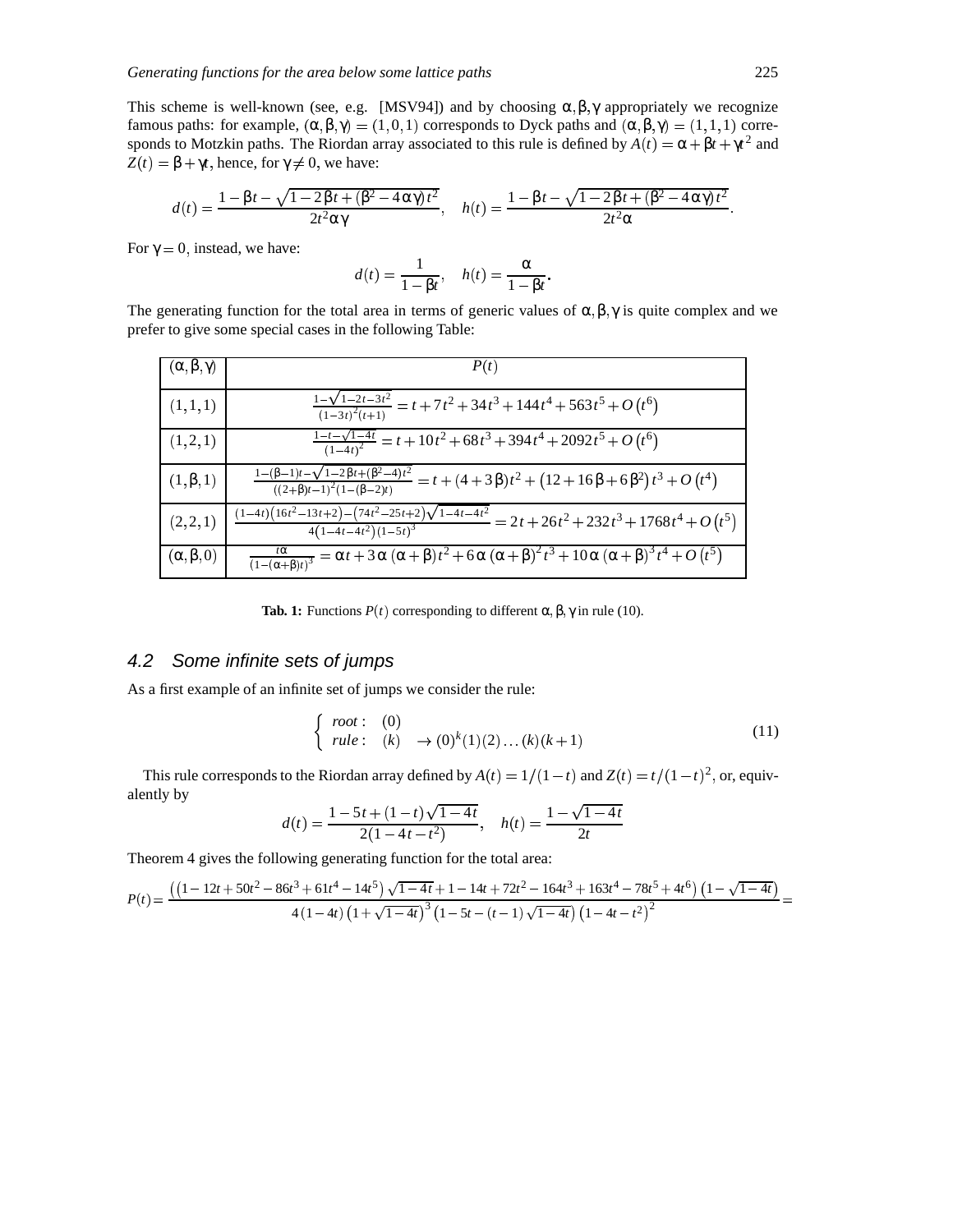

**Fig. 4:** The partial generating tree for the specification (11).

 $t = t + 6t^2 + 32t^3 + 156t^4 + 724t^5 + O(t^6)$ 

and the first few terms of this series development can be easily checked with Figure 4. Another example is given by the following quite general rule

$$
\begin{cases}\n\text{root}: & (0) \\
\text{rule}: & (k) \rightarrow (0)^{z_k}(k+1)\n\end{cases} (12)
$$

which corresponds to  $A(t) = 1$  and to a generic  $Z(t) = \sum_{k \geq 0} z_k t^k$ . The generating function  $P(t)$  can be found as a function of  $Z(t)$ ; in fact, in this case, formulas (4) and (5) give  $h(t) = 1$  and  $d(t) = 1/(1-tZ(t)),$ and we find:

$$
P(t) = \frac{t^3 (1-t)^2 Z''(t) + 2t^2 (1-t)^2 Z'(t) - 2t^2 Z(t) + 2t}{2 (1-t)^3 (1-tZ(t))^2}.
$$

Table 2 give some values of  $P(t)$  for different  $z_k$ .

| $z_k$                        | Z(t)                | P(t)                                                                                                                          |
|------------------------------|---------------------|-------------------------------------------------------------------------------------------------------------------------------|
| pk                           |                     | $\frac{pt}{(1-t)^2}$ $\frac{(t^2p+pt+1-2t+t^2)t}{(1-2t+t^2-t^2p)^2(1-t)}=t+(3+p)t^2+(8p+6)t^3+(30p+2p^2+10)t^4+O(t^5)$        |
| $\frac{1}{k} {2k \choose k}$ | $1 - \sqrt{1 - 4t}$ | $\frac{t\left((1-4t)^{3/2}+1-6t+12t^2+2t^3\right)}{2(1-4t)^{3/2}(1+\sqrt{1-4t})^2(1-t)^3} = t+5t^2+20t^3+83t^4+366t^5+O(t^6)$ |
| $F_k$                        | $1-t-t^2$           | $\frac{(2\overline{t+3t^2-11t^3+6t^4+3t^6-1})t}{(1-t)^3(t+1)^2(2t-1)^2(-1+t+t^2)}=t+4t^2+11t^3+32t^4+83t^5+O(t^6)$            |

**Tab.** 2: Functions  $P(t)$  corresponding to different  $z_k$  in rule (12);  $F_k$  denotes the *k*-th Fibonacci number.

Other examples concerning paths with an infinite set of jumps can be found in [Mer02].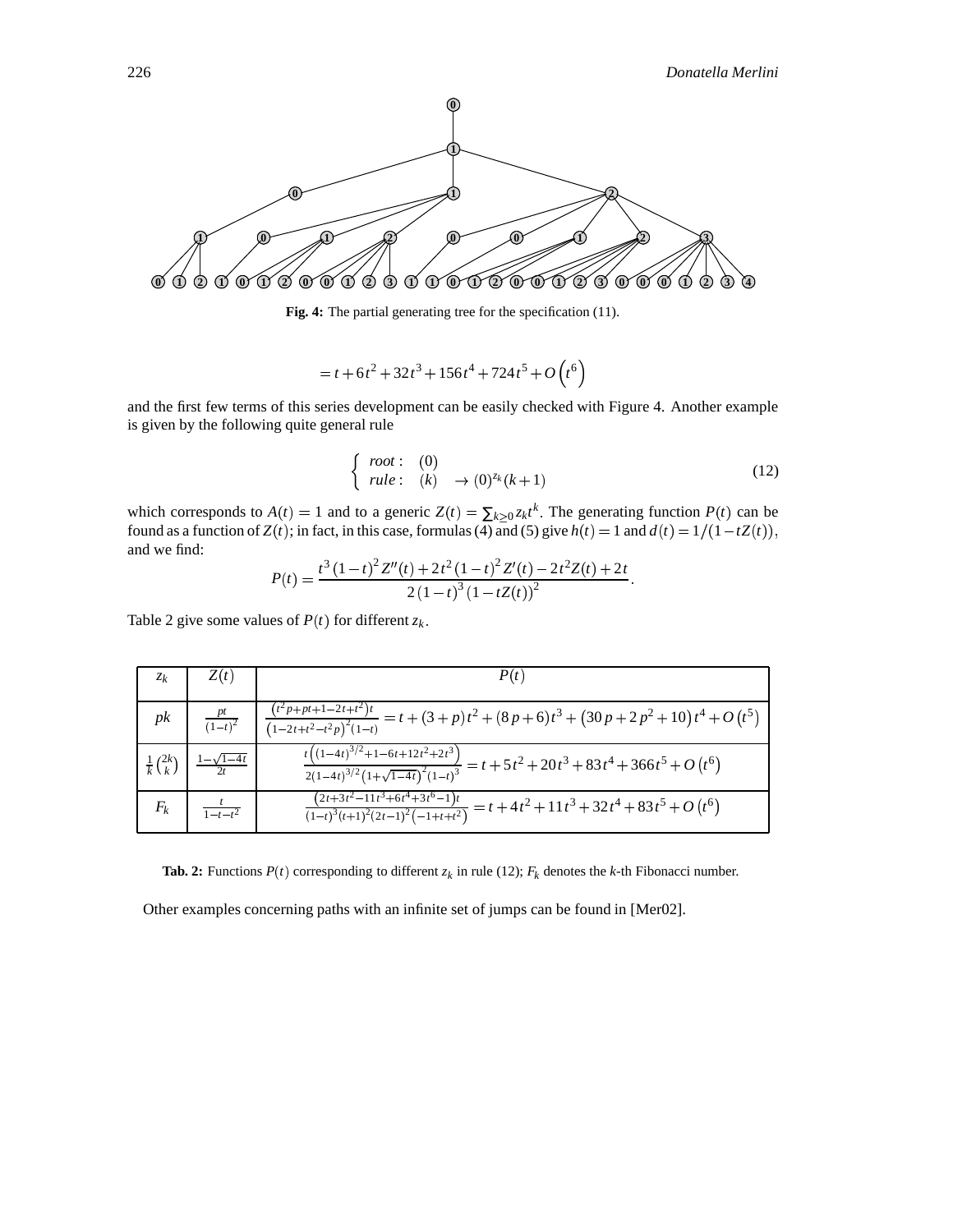## References

- [BBMD<sup>+</sup>02] C. Banderier, M. Bousquet-Mélou, A. Denise, P. Flajolet, D. Gardy, and D. Gouyou-Beauchamps. Generating functions of generating trees. *Discrete Mathematics*, 246:29–55, 2002.
- [BF02] C. Banderier and P. Flajolet. Basic analytic combinatorics of directed lattice paths. *Theoretical Computer Science*, 281(1-2):37–80, 2002.
- [BK01] J. Bandlow and K. Killpatrick. An Area-to-Inv Bijection Between Dyck Paths and 312 avoiding Permutations. *The Electronic Jornal of Combinatorics*, 8, 2001.
- [BLPP99] E. Barcucci, A. Del Lungo, E. Pergola, and R. Pinzani. Eco: a methodology for the Enumeration of Combinatorial Objects. *Journal of Difference Equations and Applications*, 5:435–490, 1999.
- [BM02] C. Banderier and D. Merlini. Lattice paths with an infinite set of jumps. *Proceedings of the 14-th International Conference on Formal Power Series and Algebraic Combinatorics, Melbourne, Australia*, 2002.
- [CGHK78] F. R. K. Chung, R. L. Graham, V. E. Hoggat, and M. Kleiman. The number of Baxter permutations. *Journal of Combinatorial Theory, Series A*, 24:382–394, 1978.
- [DF93] M. P. Delest and J. M. Fédou. Enumeration of skew Ferrers diagrams. *Discrete Mathematics*, 112:65–79, 1993.
- [GJ83] I. P. Goulden and D. M. Jackson. *Combinatorial Enumeration*. John Wiley & S., 1983.
- [Knu73] D. E. Knuth. *The art of computer programming. Vol. 1-3*. Addison-Wesley, 1973.
- [Mer02] D. Merlini. The internal path length of proper generating trees. *Submitted*, 2002.
- [MRSV97] D. Merlini, D. G. Rogers, R. Sprugnoli, and M. C. Verri. On some alternative characterizations of Riordan arrays. *Canadian Journal of Mathematics*, 49(2):301–320, 1997.
- [MRSV99] D. Merlini, D. G. Rogers, R. Sprugnoli, and M. C. Verri. Underdiagonal lattice paths with unrestricted steps. *Discrete Applied Mathematics*, 91:197–213, 1999.
- [MSV94] D. Merlini, R. Sprugnoli, and M. C. Verri. Algebraic and combinatorial properties of simple, coloured walks. In *Proceedings of CAAP'94*, volume 787 of *Lecture Notes in Computer Science*, pages 218–233, 1994.
- [MSV96] D. Merlini, R. Sprugnoli, and M. C. Verri. The area determined by underdiagonal lattice paths. In *Proceedings of CAAP'96*, volume 787 of *Lecture Notes in Computer Science*, pages 59–71, 1996.
- [MV00] D. Merlini and M. C. Verri. Generating trees and proper Riordan Arrays. *Discrete Mathematics*, 218:167–183, 2000.